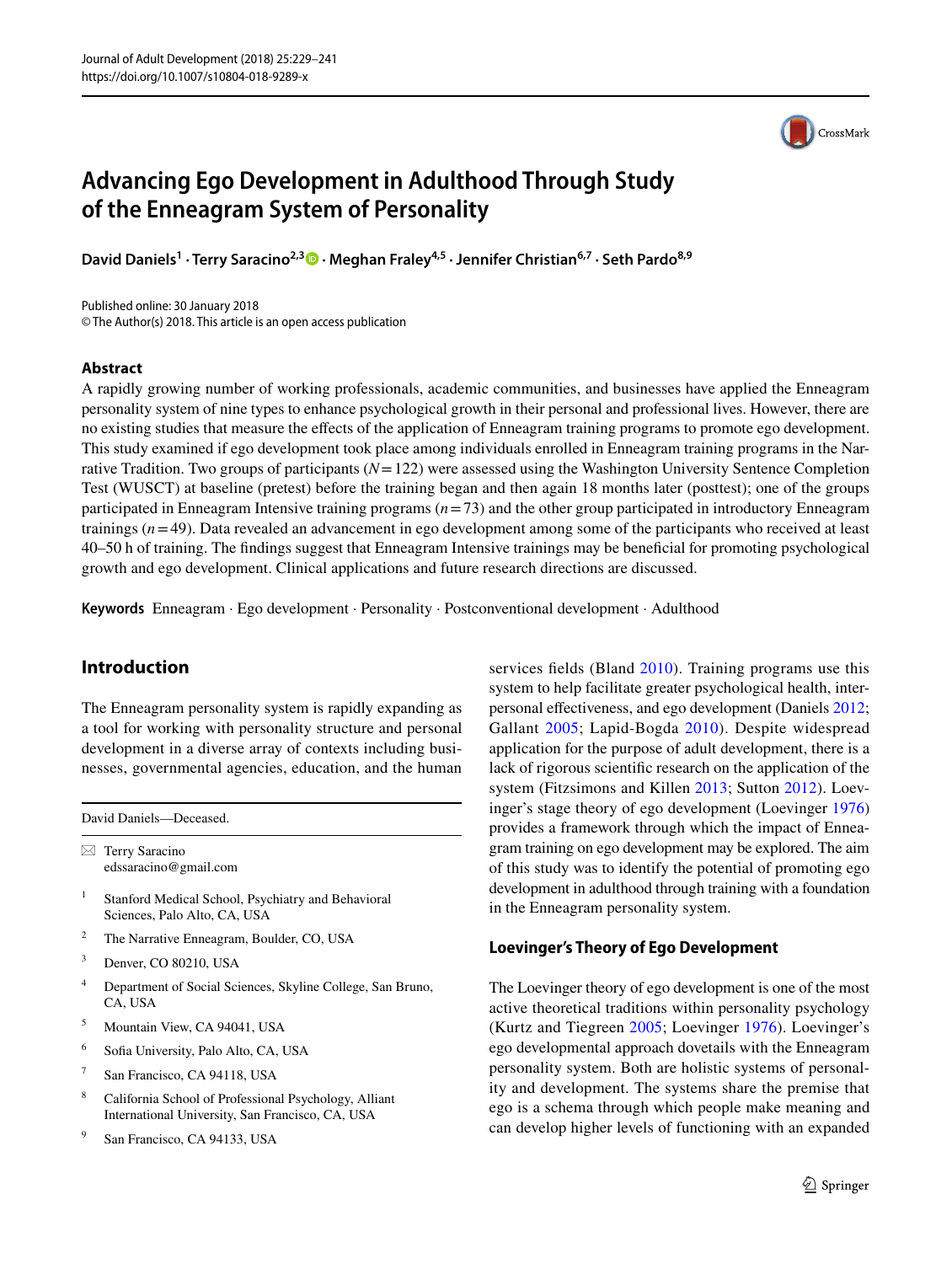worldview and greater empathy (Daniels and Price [2009](#page-10-4); Kurtz and Tiegreen [2005](#page-11-2); Manners et al. [2004\)](#page-11-3). However, research on ego development using Loevinger's model has demonstrated that the majority of adults in the general population do not reach the highest levels of functioning. Instead, there is stabilization at conventional levels of development in adulthood, demonstrating that only about 10% of adults reach postconventional levels (Cook-Greuter [1999](#page-10-5), [2011](#page-10-6); Manners et al. [2004\)](#page-11-3).

The Loevinger model of ego development [\(1976](#page-11-1)) is comprehensive; addressing character development, cognitive complexity, interpersonal style, and conscious preoccupations (Chandler et al. [2005](#page-10-7); Loevinger [1976](#page-11-1)). The model draws from and expands upon the work of other developmental theorists (Brown [2012](#page-10-8); Cook-Greuter [1990;](#page-10-9) Kohlberg [1976](#page-11-4); Lambie [2007;](#page-11-5) Pfaffenberger [2007](#page-11-6); Piaget [1977](#page-11-7)). Loevinger's theory delineates nine hierarchical stages of ego development progressing from infancy through adulthood. According to Loevinger's definition of stage, new stages are qualitatively different from the preceding one. This theory of stage transition rests upon Piaget's paradigm of ego development in which there are dynamic shifts between stages that are qualitatively distinct stages (Cook-Greuter [1999](#page-10-5); Hy and Loevinger [1996;](#page-10-10) Pfaffenberger and Marko [2011\)](#page-11-8) (Table [1](#page-1-0)). Development is often initiated by awareness of persistent inconsistencies that are not compatible with one's current paradigm. To resolve these inconsistencies, a reorganization of one's operating paradigm leads to development and greater integration. At each progressive stage, the individual exemplifies ways of meaning-making that were not available at earlier stages with increases in awareness, autonomy, self-regulation, and complexity of thinking (Lambie [2007](#page-11-5); Manners et al. [2004\)](#page-11-3).

The conceptual soundness of the Loevinger developmental theory has been supported by rigorous research (Cohn and Westenberg [2004;](#page-10-11) Manners and Durkin [2001](#page-11-9)). For the

<span id="page-1-0"></span>

| Adult<br>popula-<br>tion | Stage | Developmental stage<br>name |
|--------------------------|-------|-----------------------------|
| 10%                      | 2     | Impulsive                   |
|                          | 3     | Self-protective             |
| 80%                      | 4     | Conformist                  |
|                          | 5     | Self-aware                  |
|                          | 6     | Conscientious               |
| 10%                      | 7     | Individualist               |
|                          | 8     | Autonomous                  |
|                          | 9     | Construct aware             |
|                          | 10    | Unitive <sup>a</sup>        |
|                          |       |                             |

a Cook-Greuter ([1999\)](#page-10-5)

purposes of research and assessment, Loevinger developed a projective assessment instrument for measuring these stages: the Washington University Sentence Completion Test (WUSCT). The Loevinger model and assessment tool have become a standard for ego development research, and to date they have been the basis for hundreds of investigations of adult ego development (Pfaffenberger and Marko [2011](#page-11-8)).

Cook-Greuter ([1994](#page-10-12)) classified the nine distinct stages of Loevinger's model into three hierarchical categories: preconventional, conventional, and postconventional levels (see Table [1](#page-1-0)). The preconventional stages are estimated to constitute 10% of the adult population and are described as Symbiotic, Stage 1; Impulsive, Stage 2; and Self-protective, Stage 3. These stages are normal in childhood, but if not progressed beyond, may be associated with psychopathology in adulthood (Pfaffenberger and Marko [2011](#page-11-8)). The conventional stages, estimated to constitute about 80% of the adult population, are described as Conformist, Stage 4; Self-Aware, Stage 5; and Conscientious, Stage 6. These levels represent a shift typically occurring after age 12 when the individual becomes capable of taking in another's perspective and develops a clearly separated identity and selfcontained integrated system (Akrivou [2008](#page-10-13)). The postconventional stages are estimated to constitute about 10% of the US adult population and are described as Individualistic, Stage 7; Autonomous, Stage 8; and Construct-aware, Stage 9. In postconventional stages, the individual has greater differentiation of the self and demonstrates greater psychological integration, self-actualization, wisdom, and access to intuition (Cook-Greuter [2000\)](#page-10-14). According to Cook-Greuter ([1999\)](#page-10-5) there is a 10th stage of development, Unitive, where individuals can sustain an ongoing openness to experience where transpersonal experiences are integrated into a fluid state of being.

#### **The Enneagram and Ego Development**

Loevinger's ([1976\)](#page-11-1) ego development model provides a useful framework for measuring ego development in the Enneagram system. Developmental trajectories are then available for each Enneagram type to follow in order to achieve higher levels of ego development. The shifts in worldview toward higher levels of development in the Enneagram are consistent with the achievement of higher developmental levels within Loevinger's model (Bland [2010](#page-10-0); Loevinger [1976](#page-11-1); Cook-Greuter [2002;](#page-10-15) Maslow [1964](#page-11-10)). Higher levels are marked by increased awareness, empathy, and less identification with ego (Cook-Greuter [2002;](#page-10-15) Jaxon-Bear [2012](#page-10-16); Loevinger [1976\)](#page-11-1). Literature indicates that mental health and ego development are interrelated, with positive correlations between development and dispositional optimism and self-esteem, and negative correlations with affective distress, depression, and anxiety (Blumentritt [2011;](#page-10-17) King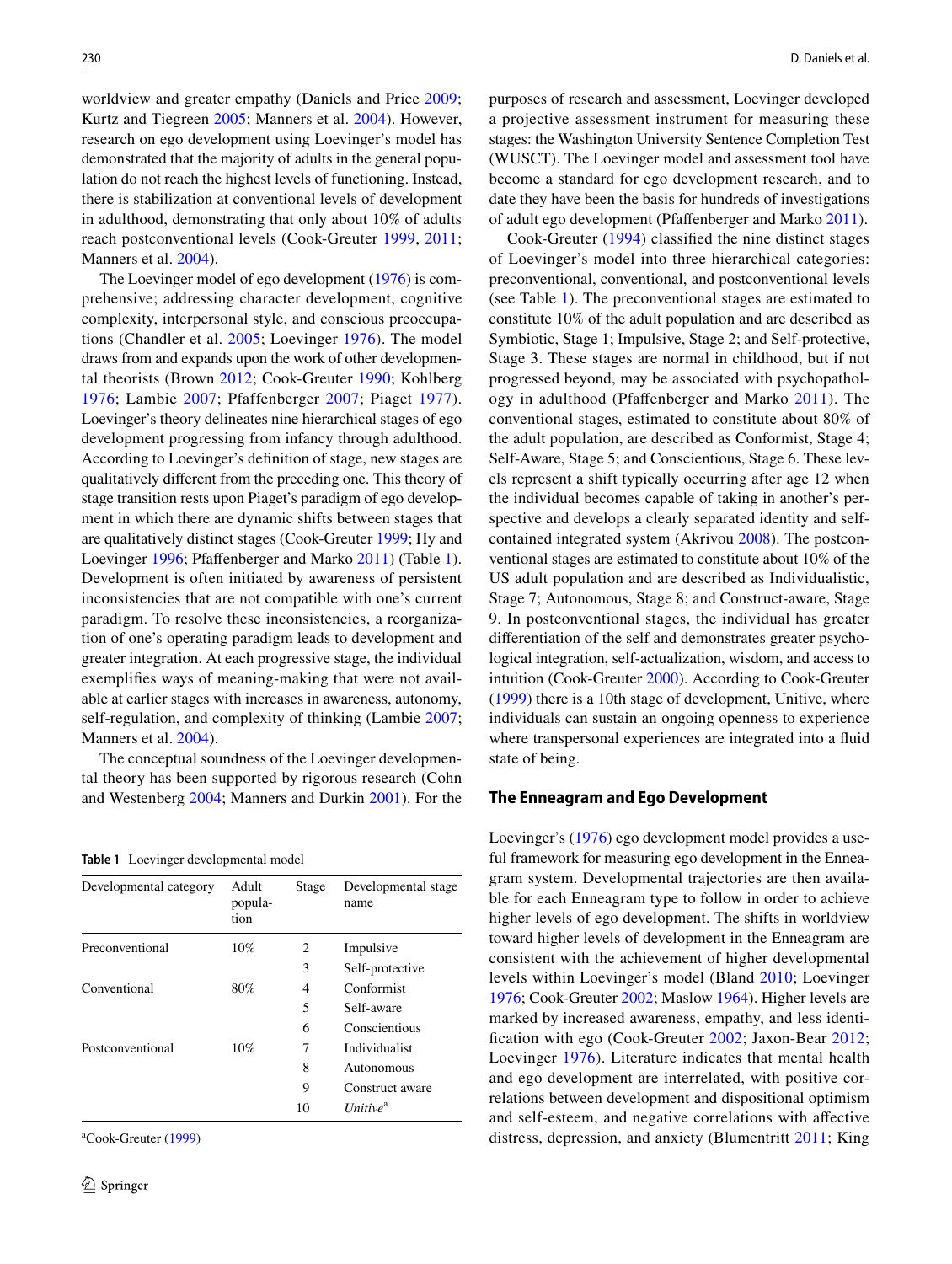et al. [2000](#page-11-11); Noam et al. [2006](#page-11-12)). Ultimately, development leads to self-actualization and self-transcendence/unity as described in the frameworks of both Loevinger [\(1976](#page-11-1)) and Maslow [\(1976](#page-11-13)).

#### **The Enneagram of Nine Types**

The Enneagram is a personality system of nine distinct typespecific paths for development across the lifespan (Bland [2010;](#page-10-0) Daniels and Price [2009](#page-10-4); Sutton [2012\)](#page-12-0). Many researchers have highlighted the Enneagram system's parallels to that of other contemporary psychological theories such as humanistic, psychodynamic, Jungian, cognitive–behavioral therapy and developmental psychologies and the field of neuroscience (Beesing et al. [1984;](#page-10-18) Daniels and Price [2009](#page-10-4); Naranjo [1990](#page-11-14), [1994;](#page-11-15) Palmer [1988](#page-11-16), [1995;](#page-11-17) Riso and Hudson [1999](#page-11-18), [2005;](#page-11-19) Siegel [2004](#page-11-20), [2010;](#page-11-21) Tolk [2006](#page-12-1); Wagner [2008](#page-12-2)). The majority of books and articles exploring the application of the Enneagram system are in the realm of personal development and growth. More recently, the Enneagram has expanded to the area of organizational development. In the work setting it has been used as a tool for team building and facilitating more harmonious workplaces (Bland [2010](#page-10-0); Colina [1998;](#page-10-19) Kale and Shrivastava [2003;](#page-10-20) Ormond [2007](#page-11-22)).

Each Enneagram type is distinct with its own particular strengths, core beliefs, limitations, and approach to relationships (Sutton [2012\)](#page-12-0). As a comprehensive personality system, the Enneagram types portray nine fundamental patterns (Table [2](#page-2-0)). Within the Enneagram system these interwoven patterns are described in terms of the type's distinct perceptual filters that form the Basic Proposition (Daniels and Price [2009](#page-10-4)). The Basic Proposition represents the intersection of: (a) core beliefs; (b) adaptive strategies; (c) habits of attention; and (d) driving emotions. Within the development of each type, the full range of human potential can be achieved through the course of a lifespan (Bland [2010\)](#page-10-0).

The majority of research on the Enneagram has focused on confirmation of the construct validity of the types and predictive ability of assessment instruments (Bland [2010](#page-10-0); Sutton [2012\)](#page-12-0). Research has demonstrated that there is empirical validity to the system and predictive ability of instruments (Daniels and Price [2009](#page-10-4); Wagner [1983](#page-12-3)). Positive correlations to other personality scales have been demonstrated, including the Occupational Personality Questionnaire (OPQ), the Big Five traits (Bartram and Brown [2005](#page-10-21)), and subsequent projective tests (Sutton [2012\)](#page-12-0). Consistent with Enneagram theory, research has shown that an individual's specific Enneagram type remains stable over time, with an average stability of 85% using the Million Illinois Self-Report Inventory Scales and Myers–Briggs Type Indicator (Wagner [1983](#page-12-3)).

Research on the application of the Enneagram has shown its potential to effectively promote development in a number of areas. In a business setting, one study demonstrated an increase in team effectiveness after training in the Enneagram (Ormond [2007](#page-11-22)). Sutton et al. [\(2013](#page-12-4)) looked at the potential of Enneagram training to promote personal development and improved attitude toward work. They found that participants who took a 4-h introductory Enneagram workshop at their workplace reported subsequent increased appreciation of diversity, self-confidence, and enhanced communication skills. However, Sutton and colleagues did not find an increase in self-awareness among the participants. Other studies have demonstrated that the Enneagram

<span id="page-2-0"></span>**Table 2** Brief descriptions of the nine patterns (Reprinted with permission from Daniels and Price [2009\)](#page-10-4)

- **Type three: The performer** believes you must accomplish and succeed to be loved, secure, and, worthy. Consequently, performers are industrious, fast-paced, goal focused, and efficiency-oriented, but also can be inattentive to feelings, impatient, and image-driven.
- **Type four: The romantic** believes you must obtain the longed for ideal relationship or situation to be loved, secure, and worthy. Consequently, romantics are idealistic, deeply feeling, empathetic, authentic to self, but also dramatic, moody, and sometimes self-absorbed.
- **Type five: The observer** believes you must protect yourself from a world that demands too much and gives too little to be loved, secure, and worthy. Consequently, observers are self-sufficient seeking, non-demanding, analytic/thoughtful, and unobtrusive, but also can be withholding, detached, and overly private.
- **Type six: The loyal skeptic** believes you must gain protection and certainty in a hazardous world you just can't trust in order to be loved, secure, and worthy. Consequently, loyal skeptics are themselves trustworthy, inquisitive, good friends, and questioning, but also can be overly doubtful, accusatory, and fearful.
- **Type seven: The epicure** believes you must keep life up and open to assure a good life and be loved, secure, and worthy. Consequently, epicures are optimistic, upbeat, possibility and pleasure seeking, and adventurous, but also can be pain-avoidant, uncommitted, and self-serving.
- **Type eight: The protector** believes you must be strong and powerful to assure protection, love, and worthiness in a tough world. Consequently, protectors are justice seeking, direct, strong, and action-oriented, but also overly impactful, excessive, and sometimes impulsive.
- **Type nine: The mediator** believes that to be loved, secure, and worthy you must blend in and go along to get along. Consequently, mediators are harmony seeking, comfortable, and steady, but also self-forgetting, conflict avoidant and sometimes stubborn.

**Type one: The perfectionist** believes you must be good and right to be loved, secure, and worthy. Consequently, perfectionists are conscientious, responsible, improvement-oriented, and self-controlled, but also can be critical, resentful, and judgmental.

**Type two: The giver** believes you must give fully to others to be loved, secure, and worthy. Consequently, givers are caring, helpful, supportive, and relationship-oriented, but also can be prideful, overly intrusive, and demanding.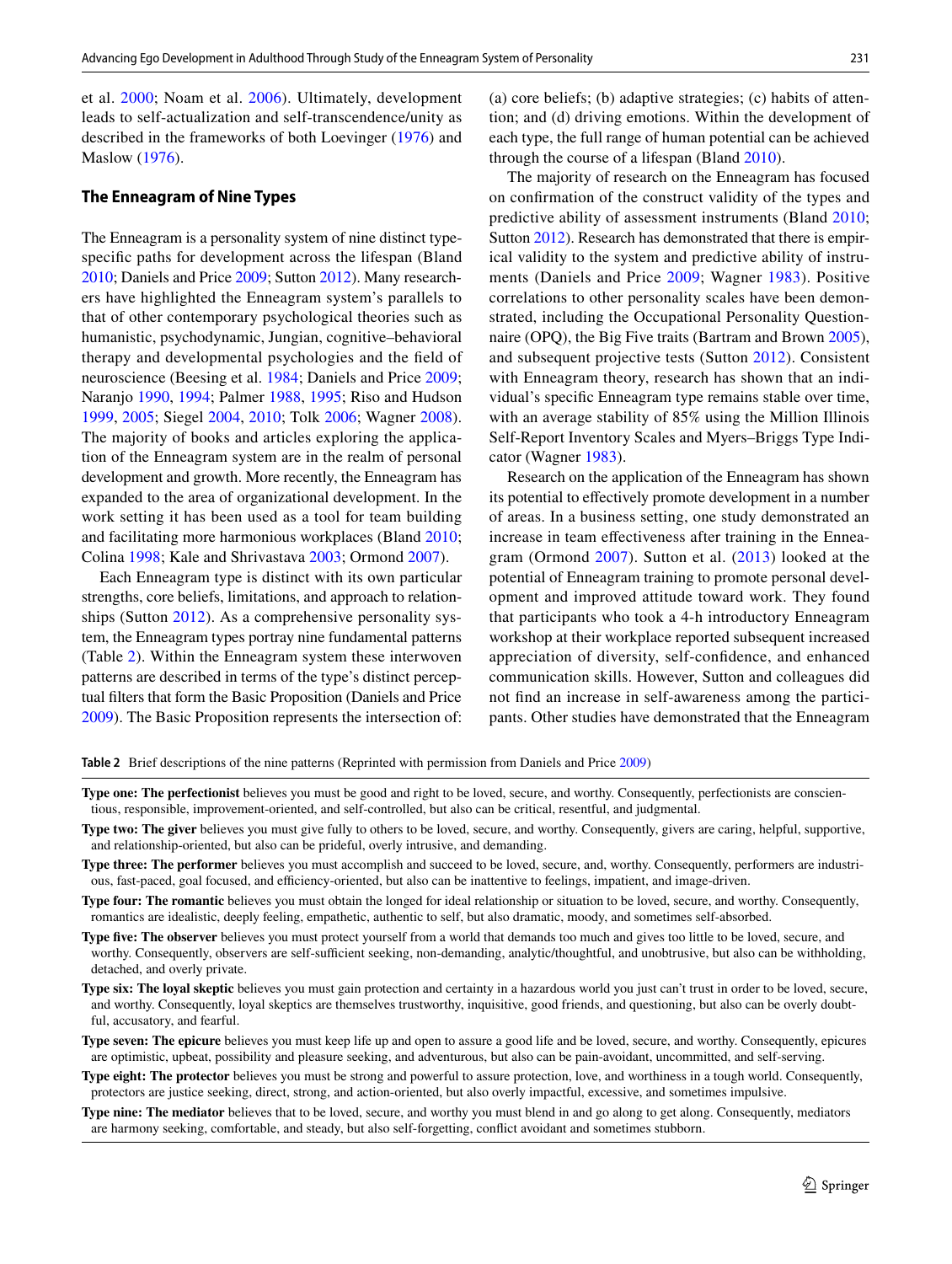can facilitate gains in psychological health including greater self-understanding, self-esteem, interpersonal skills, and the reduction of anxiety (Azimipour [2009](#page-10-22); Rasta et al. [2012\)](#page-11-23).

There remains a paucity of empirical research on the application of the Enneagram, particularly in the realm of personal development (Bland [2010;](#page-10-0) Sutton [2012](#page-12-0)). In particular, a limitation of past studies has been the short duration of trainings lasting from a few hours up to a day. To really illuminate the potential of the system to harness greater self-awareness, studies with trainings of a longer duration are needed. While short trainings may be helpful in some respects, to see the extent of the potential for training to promote ego development and self-awareness, participants likely need more time to engage with the material in an experiential and personally meaningful way. Furthermore, research with longer follow-up periods is needed to assess sustained changes.

## **How the Enneagram Facilitates Personal Development**

The Enneagram personality system offers a comprehensive guide to type-specific personalities and their associated strengths, limitations, and core beliefs. The system serves as a roadmap toward personal development throughout the lifespan with unique aspects linked to the developmental objectives for each type. Studying the Enneagram type structure fosters deepening self-awareness of the individual's mental, emotional, and somatic perceptual filters (Saracino [2013](#page-11-24); Tolk [2006\)](#page-12-1). As previously unconscious patterns and beliefs become conscious, the individual re-examines and re-evaluates previously held worldviews leading to healthier stages of psychological and ego development. While there are distinct ego structures of each type, common to the developmental path of all types is an increase in awareness and empathy and less identification with ego.

## **The Narrative Tradition Enneagram Training Approach**

The Enneagram training in the Narrative Tradition integrates the content of the Enneagram with a learning process that is designed to support personal development. The training comprised four components that interweave content and process: type panels, didactic learning, experiential exploration, and reflective practices (Daniels [2012;](#page-10-1) Saracino [2013](#page-11-24)). At its core, the training invites self-exploration and offers tools for how to bring the lessons learned into behavioral practice (Saracino [2013](#page-11-24)).

The type panels are the foundation of the Narrative Tradition approach. In a type panel, a trained facilitator interviews a group of representatives of a particular Enneagram type (Saracino [2013](#page-11-24)). The panel is often preceded by a breath practice used to cultivate a state of compassion, mindfulness, and self-observation for both panelists and the audience. The facilitator prompts the panelists to share their experiences. The shared patterns of the type structure are revealed through their verbal and nonverbal communication. The interactive sharing of personal stories cultivates an atmosphere of openness and an experience of shared humanity that is the groundwork for learning.

Through integration of the theoretical framework of the Enneagram, self-reflective processes, and experiential exploration, participants may translate personality insights into changes in ego functioning. The reflective practices are designed to allow participants to obtain greater understanding of their own perceptual schemas, mental preoccupations, and worldview (Siegel [2007](#page-11-25), [2010\)](#page-11-21). Experiential exploration then allows participants to recognize the limitations of their current worldview in effectively navigating their environment (Marko [2011](#page-11-26)). The Enneagram model provides a typespecific framework for the individual to develop and adopt a more integrative complex worldview. The individual thus may progress to a higher level of ego development through a process reflective of Piaget's ([1977\)](#page-11-7) concept of assimilation and accommodation. The work also involves integration of all three centers of intelligence: mental, emotional, and somatic.

#### **Interventions to Facilitate Ego Development**

Ego development research in recent years has explored whether it is possible to promote ego development through interventions in adulthood. Historically, a prominent view within personality and developmental psychology is that per-sonality stabilizes during adulthood (Caspi and Bem [1990](#page-10-23); McCrae and Costa [1980;](#page-11-27) Manners et al. [2004\)](#page-11-3). Research has demonstrated that the majority of adults' development stabilizes at the self-aware ego stage at 80%, within the conventional strata of development (Cohn [1998](#page-10-24); Loevinger et al. [1985](#page-11-28)). However, in recent years research has demonstrated that personality can change in adulthood, and it is possible to advance ego stages in adulthood (Alexander et al. [1990](#page-10-25); Hurt [1990](#page-10-26); Lasker and Strodtbeck [1975](#page-11-29); MacPhail [1989](#page-11-30); Staudinger and Kunzmann [2005](#page-12-5); White [1985\)](#page-12-6).

In recent years, postconventional stages of personality development have become a quickly growing area of interest (Pfaffenberger and Marko [2011\)](#page-11-8). In the empirical research, the potential to intentionally promote postconventional development is largely unexplored. Thus far, Chandler et al. ([2005](#page-10-7)) conducted a longitudinal experimental study that explored the impact of transcendental meditation (TM) on ego development, and examined potential development from conventional to postconventional stages. At 10-year followup, they found that 38% of the intervention group that practiced TM achieved a postconventional stage as compared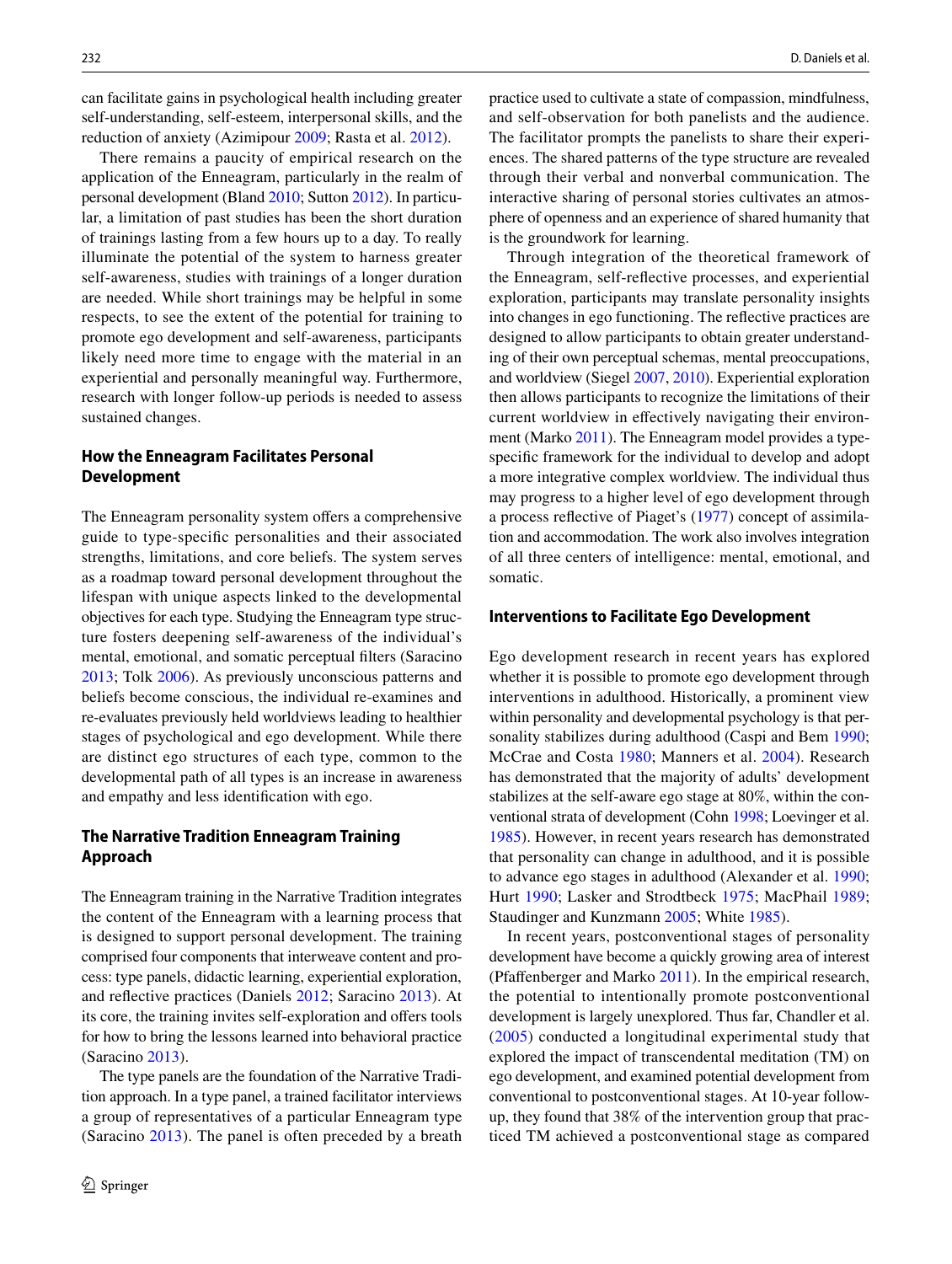to 1% of the control subjects. As a result, they suggested the practice of systematically transcending representational thought and experiencing pure consciousness is a necessary component to achieving postconventional stages.

Despite the possibility of ego development in adulthood, little research exists on interventions that promote ego stage advancement (Alexander et al. [1990;](#page-10-25) Chandler et al. [2005](#page-10-7); Hurt [1990;](#page-10-26) MacPhail [1989](#page-11-30); Manners et al. [2004](#page-11-3); White [1985](#page-12-6)). The research that has been conducted has indicated that interventions can be effective. Manners et al. [\(2004\)](#page-11-3) designed a training program that integrated four components of experiences they hypothesized as essential for promoting ego development: experiences that are (a) structurally disequilibrating, (b) personally salient, (c) interpersonal, and (d) emotionally engaging. They found that the intervention groups demonstrated increased levels of ego development in contrast to the control group. As a result, Manners and colleagues concluded that it is possible to construct interventions to promote ego stage advancement and asserted that these interventions are able to do so in so far as they are disequilibrating, salient, interpersonal, and emotional.

The Enneagram training program in this study is both consistent theoretically with Loevinger's model, and consistent with the intervention components identified as promoting ego development (Manners et al. [2004\)](#page-11-3). We hypothesized that training in the Enneagram can promote ego development in adulthood. The study design accounted for some limitations in previous research on both the Enneagram and Ego Development. The training program was of sufficient duration to allow the researchers to assess the impact of the Enneagram training program, and posttest was at 18 months follow-up in order to evaluate stage change that was sustained.

### **The Present Study**

This study examined the impact of training using the Enneagram system of nine personality styles as a framework that could promote ego development. We explored whether or not individuals in the Enneagram Intensive Training Groups would demonstrate a significant increase of ego development following participation in these trainings. We also explored whether individuals in introductory level Enneagram workshops demonstrated any changes in ego development. The authors expect that all participants will benefit to some degree in ego development following the trainings, regardless of whether the trainings are intensive or introductory. The authors also expect that participants in the Intensive Training Groups will report significantly more ego development than participants in the Comparison Group; that is, participants with more intensive Enneagram training will demonstrate significantly more ego development than participants with introductory Enneagram training.

#### **Method**

## **Participants**

Participants learned about the Enneagram training courses through multiple sources: word-of-mouth, attendees from prior Enneagram trainings, flyers on extensive Enneagram Worldwide mailing lists, attendees at Enneagram conferences, and Narrative Tradition program graduates. Participants arrived at the training knowing their own type. If a participant was unsure about their Enneagram type, instructors encouraged them to reflect during the training to distinguish which type most resonated with them. At the beginning of each training, individuals were asked whether they wanted to be included in the study.

A total of 162 people agreed to participate in the ego development study. Complete data are provided here on 122 participants who completed both portions of the ego development measure. Data from 26 enrollees who did not complete the study were not included in the analyses. An additional 14 participants from an introductory training group participated in an unscheduled extra training session before their posttest, so their data were not included in this analysis as the unanticipated extra training hours could have influenced their posttest scores in a manner not in alignment with the intended study design. Enneagram Intensive trainings ranged from 45 to 50 training hours, and the Enneagram Introductory trainings ranged from 10 to 20 h.

#### **Sample**

A final sample resulted in 122 participants (*n*=73 Intensive;  $n=49$  Introductory). A summary of participant demographic characteristics is shown in Table [3.](#page-5-0)

Sample participants were predominantly female (*n*=100; 82%), and comprised mostly middle-aged adults  $(n=86;$ 70% age 50+). Analysis of group demographics was conducted to assess for any important differences between samples. Chi-square analysis indicated no significant differences between levels of ego development in the two groups at pretest. Chi-square analysis showed no significant differences between the groups in regard to gender and age.

## **Materials**

## **Washington University Sentence Completion Test (WUSCT) [Updated by Cook‑Greuter]**

Jane Loevinger's Washington University Sentence Completion Test (WUSCT) (Loevinger and Wessler [1970](#page-11-31); Hy and Loevinger [1996](#page-10-10)) updated by Cook-Greuter [\(1999](#page-10-5))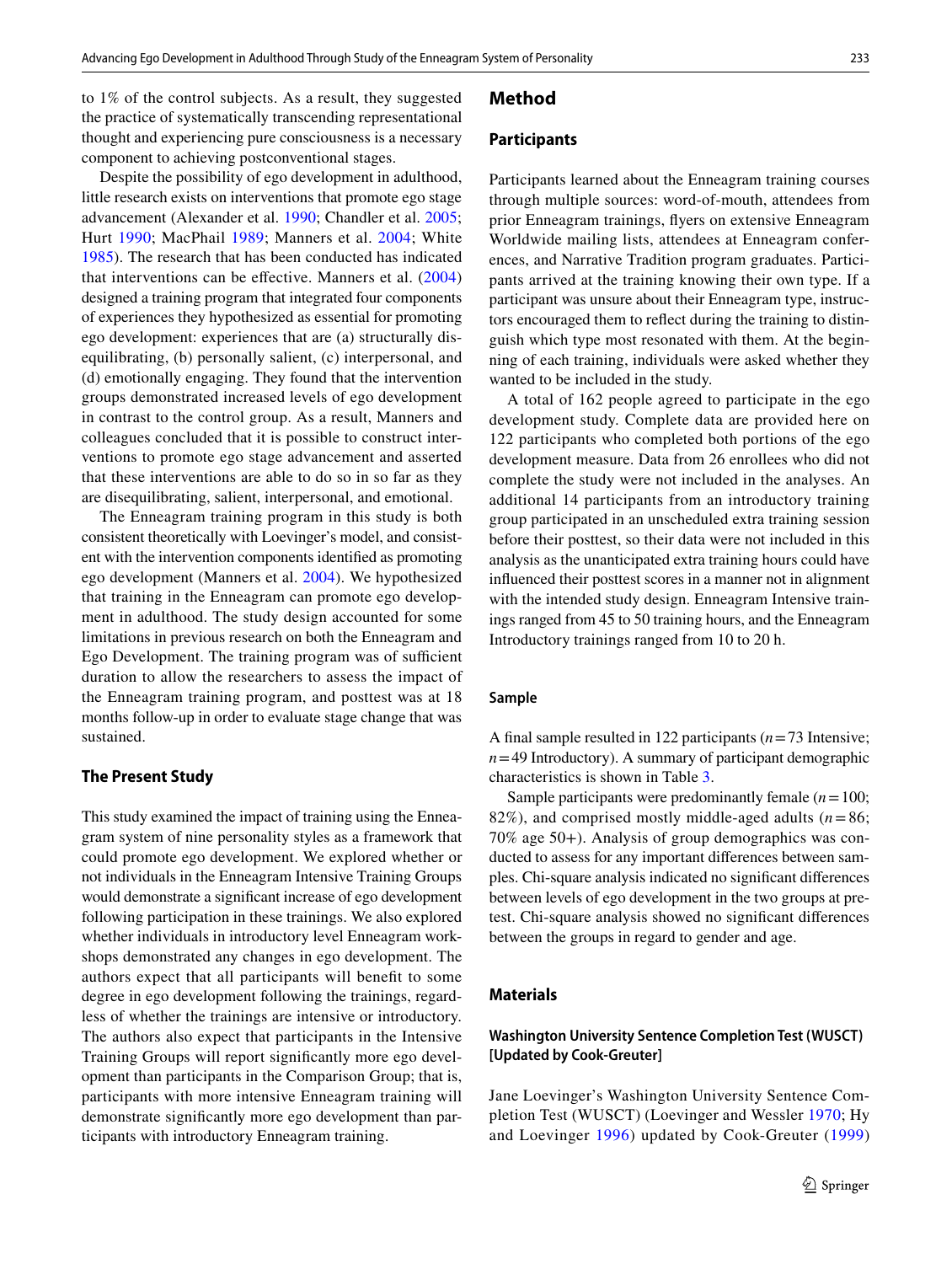<span id="page-5-0"></span>**Table 3** Sample demographic information (*N*=122)

| Variable    | Total sample<br>$N(\%)$ | Intensive groups<br>$N(\%)$ | Intro-<br>ductory<br>groups<br>$N\left(\%\right)$ |
|-------------|-------------------------|-----------------------------|---------------------------------------------------|
| <b>Sex</b>  |                         |                             |                                                   |
| Female      | 100(82)                 | 59 (48)                     | 41 (34)                                           |
| Male        | 22(18)                  | 14(11)                      | 8(7)                                              |
| Age (years) |                         |                             |                                                   |
| Under 30    | 5(4)                    | 2(2)                        | 3(3)                                              |
| $30 - 39$   | 3(3)                    | 1(1)                        | 2(2)                                              |
| $40 - 49$   | 28(23)                  | 16(13)                      | 12(10)                                            |
| $50 - 59$   | 53 (43)                 | 35(29)                      | 18(15)                                            |
| $60+$       | 33(27)                  | 19(16)                      | 14(11)                                            |

was used to measure levels of ego development. Cook-Greuter's updated version included Construct Aware (Stage 9) and Unitive (Stage 10). To avoid measurement error that would result from repeat testing in a withinsubjects design, alternate short forms of the WUSCT updated by Cook-Greuter ([1999\)](#page-10-5) were given at pretest and posttest (Redmore and Waldman [1975](#page-11-32)). Alternate forms derived from WUSCT Form 81 consisted of 18-items each, the first half given at pretest and the second half given at posttest (Hy and Loevinger [1996\)](#page-10-10). Correlation of the first and second halves was very high  $(r = .96)$ with a high Cronbach's coefficient  $(a=0.91)$  (Novy and Frances [1992](#page-11-33)). Participants were prompted to complete sentences from basic prompts. Items included: "What gets me into trouble is…" and "I feel sorry…" The WUSCT scale score assesses the test taker's level of development within Loevinger's ego development model as was shown in Table [1](#page-1-0).

Several studies indicate that the WUSCT is a reliable and valid psychometric measurement of ego development (Cook-Grueter and Soulen [2007](#page-10-27); Lilienfeld et al. [2000;](#page-11-34) Manners and Durkin [2001;](#page-11-9) Noam et al. [2006](#page-11-12); Pfaffenberger [2011\)](#page-11-35). There is strong inter-rater reliability of Cook-Greuter's modifications to Loevinger's model  $(r = .95)$ . It is important to note that the WUSCT may be significantly affected by the motivation of the test taker (Redmore [1983;](#page-11-36) Kitchener et al. [1984](#page-11-37); Loevinger et al. [1985](#page-11-28)). For example, with no motivation or distraction, there can be an artificial decrease in scores (Drewes and Westenberg [2001\)](#page-10-28). However, one cannot score at a higher stage than they have in reality achieved. In other words, a participant can intentionally score lower, but people are not good at artificially increasing their score. Given the well-documented downward drift in scores at posttest, the primary purpose of the instrument in this study was to identify participants who were able to advance stages.

#### **Procedure**

Eight Enneagram training courses were offered between 2005 and 2007, five of which were intensive courses and three of which were introductory courses. The Enneagram Intensive trainings offered 45–50 training hours, and the Introductory Enneagram trainings offered between 10 and 20 training hours. A baseline assessment (pretest) occurred before the training began and a follow-up assessment (posttest) occurred 18 months after the baseline assessment.

The first 18 stems of WUSCT Form 81 were administered at the beginning of each of the trainings. 18 months after administration of the pretest, the last 18 stems of the WUSCT were mailed to each study participant for a follow-up assessment. A self-addressed stamp envelope was provided for participants who were asked to complete the form within 2 weeks and return it to the provided return address by mail. There was an 84% return rate of the mailed WUSCT forms (*n*=136 returned of 162 participants). After the 14 forms were removed from those who participated in the unscheduled extra training session, the final sample consisted of 122 participants.

#### **Enneagram Intensive Trainings**

The Enneagram Intensive Courses ran at various times and various locations between 2005 and 2006, with mostly the same instructors. Two trainings each totaling approximately 45 h took place in Asheville, North Carolina, between 2005 and 2006, and both trainings were co-facilitated by the same core faculty (DD and TS). Three trainings each totaling approximately 50 h took place in 2006. Two of the three trainings took place in Menlo Park, California (one in January and one in August), and a third training took place in Scottsdale, AZ. Core faculty DD co-facilitated all three of these trainings. Core faculty TS co-facilitated the two Menlo Park trainings, and another core faculty PO co-facilitated both Menlo Park (January, 2006) and Scottsdale (2006).

#### **Introductory Enneagram Trainings**

The three Enneagram Introductory Courses were offered between 2006 and 2007 and offered between 6 and 20 training hours. The first Introductory course took place on a single day in Berkeley, California, with core faculty PO and instructor PC; this 1-day training lasted approximately 6 h. The second Introductory course took place over a single weekend in Minnesota in 2007 with core faculty DD and TS and lasted approximately 13 h in total. The third Introductory course took place weekly over 10 weeks in Palo Alto, California, between March and May, 2006 with four instructors JK, SS, LH, and NV, and in total offered approximately 20 training hours.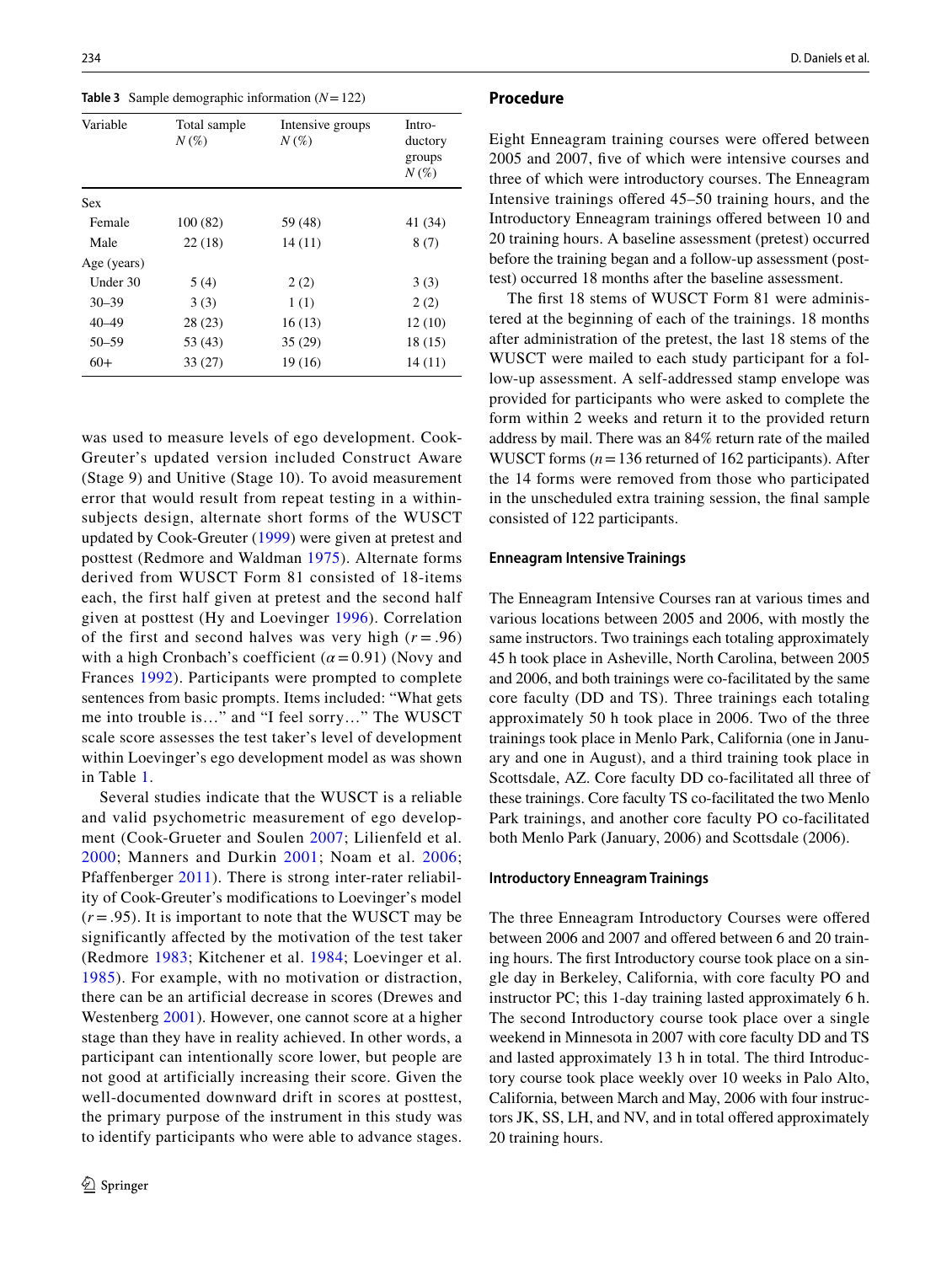#### **The Intervention**

The Enneagram trainings in this study used the Narrative Tradition method. The key feature of this method is teaching the Enneagram by interviewing representatives of the nine types on what is called a type panel. Enneagram type panels are a teaching method that promotes open exploration of each personality type. A type panel comprised individuals who represent the type being featured by sharing their strengths and limitations of self-observations, mental preoccupations, and strengths and weaknesses of the type (Palmer [1995](#page-11-17)). Enneagram type panels comprised people currently enrolled in the Enneagram course and if needed attendees of previous workshops that identify with one of the nine types of the Enneagram. Type panels help educate current course enrollees about the basic themes of the nine different Enneagram types, and through instructor-facilitated interviews with the panelists, also help promote greater understanding and insight into the lived experiences of the nine different Enneagram types.

Didactic learning included lectures, and question and answer segments. The didactics in the study focused on the theoretical frameworks of each type including: (a) differences in mental preoccupations; (b) process and tasks of personal development; (c) core beliefs; (d) driving emotions; (e) awareness of patterns and reactivity; and (f) strengths and challenges of each type.

Reflection exercises encourage personal inquiry through worksheets, small groups, and dyad exercises. These exercises promote self-awareness, reflection on relationship styles, identification of current developmental tasks, and paths to personal growth. The fourth learning modality, experiential exploration, includes: (a) guided visualizations; (b) mindful awareness practices; and (c) bodywork and movement. These experiential explorations promote increased awareness of emotional and mental preoccupations of the nine types and their corresponding bodily sensations.

All instructors in the study were certified Enneagram teachers in the Narrative Tradition. The Enneagram Intensive Training Courses used four primary learning modalities: (1) Enneagram type panels, (2) didactic learning, (3) reflection exercises, and (4) experiential exploration. Enneagram Intensive Trainings instructors followed an outline entitled The Enneagram Intensive®: Integrating Psychological Life and Spirit.

The three Introductory training courses incorporated primary Enneagram learning modalities. The Berkeley course incorporated informal Enneagram type panels and didactic learning. The Minnesota course used all four of the primary learning modalities. The Palo Alto course used Enneagram type panels, didactic learning, and experiential exploration such as guided visualization.

#### **Data Analysis**

Questionnaires were typed by a research assistant and sent to a Cook-Greuter-certified SCT scorer (Hy and Loevinger [1996\)](#page-10-10) via post mail. Code numbers were used so that the rater was blind to the nature of the sample, the dates of the sample, and the training group type. The scorer followed the training by Susan Cook-Greuter, using the original Loevinger manual, except for stems not in the manual (Cook-Greuter [1999](#page-10-5)). Scored responses were sent back to the researchers in an Excel spread sheet which was then used for data analysis. To ensure reliability of the scoring for results in which participants went up or down two or more stages, a sample of those studies was also scored by Cook-Greuter herself.

## **Results**

Table [4](#page-7-0) summarizes the descriptive ego development scores by site for both pre-training and post-training time points.

An analysis of variance (ANOVA) confirmed that there were no pre-existing ego development differences at baseline among the participants between the sites,  $F(8, 9) = 0.38$ , *p*=.93. The pretest and posttest ego development scores were significantly correlated  $(r = .48, p < .001)$ , whereby participants with higher pre-training scores also had higher post-training scores.

Because there are more older than younger adults in this sample, an analysis was conducted to test the relationship between age group and training effect. In total, 40 participants (33%, *n*=40/122) increased one or more stages following the training. Proportionally, more 50–59 year olds (45%,  $n=24/53$ ) than the other age groups increased one or more stages after the training (20%, *n*=1/5, under 30; 0%, *n*=0/3, 30–39 year olds; 25%, *n*=7/28, 40–49 year olds; and 24%,  $n=8/33$ , 60+ year olds). To examine whether this trend was statistically significant, a  $\chi^2$  test of independence was calculated by comparing age group and whether a participant experienced ego stage advancement of one or more stages following the intervention (or not). The  $\chi^2$  test revealed no relationship between age and ego advancement.

An analysis was also conducted to test the relationship between participant gender and training effect. Although proportionally, more women (36%, *n*=36/100) than men (18%, *n*=4/22) advanced one or more stages following the training, a  $\chi^2$  test of independence revealed no relationship between gender and ego advancement.

Two repeated-measures ANOVAs were conducted to test for within-subject ego development changes across the training sites. The first model examined the interaction term of ego development by training site type as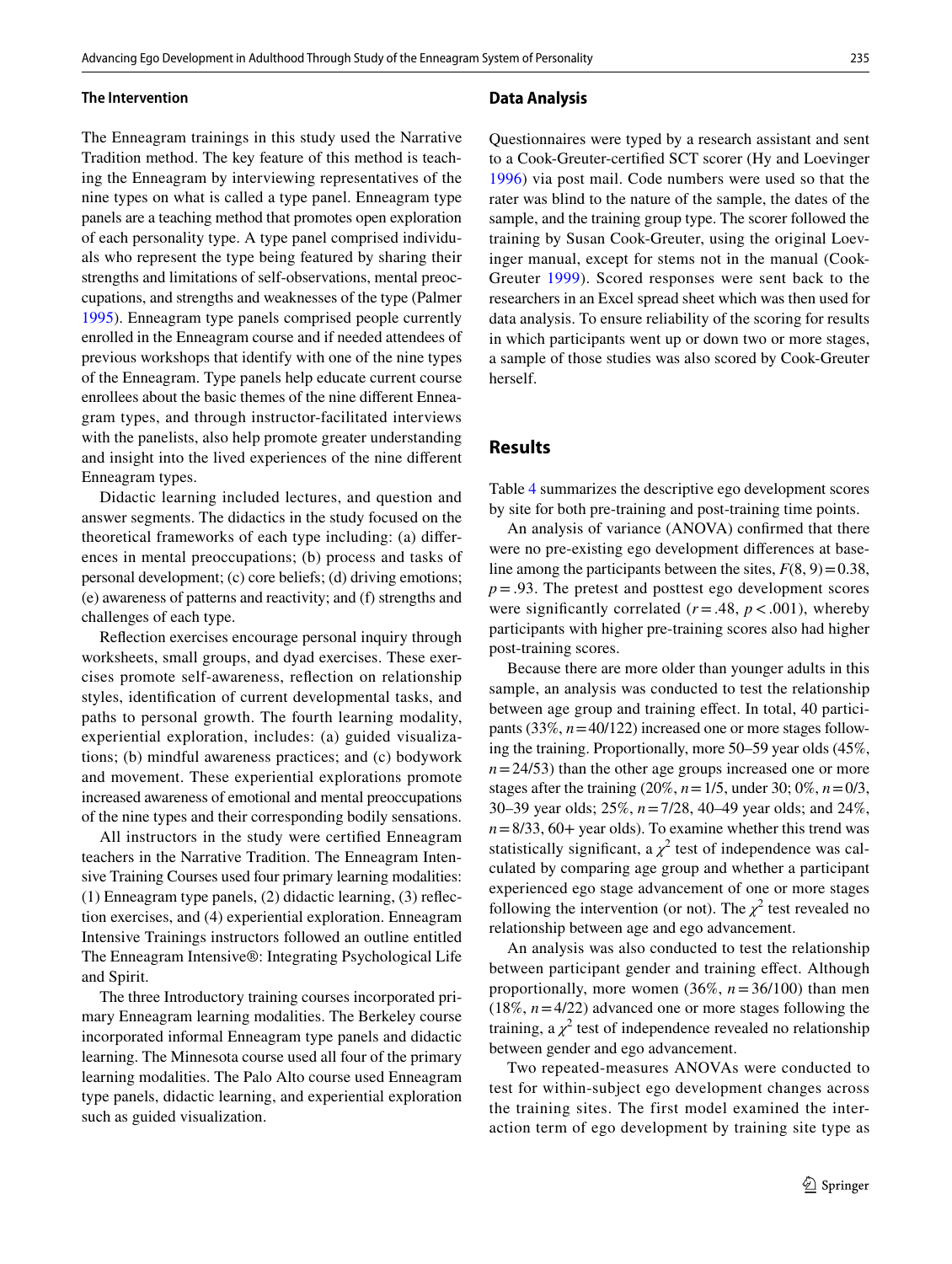<span id="page-7-0"></span>**Table 4** Ego development scores at pretest and posttest

| Training site          | N   | Pretest |     | Posttest           |     | $\boldsymbol{t}$ | df  |
|------------------------|-----|---------|-----|--------------------|-----|------------------|-----|
|                        |     | Mean    | SD  | Mean               | SD  |                  |     |
| Intensive              |     |         |     |                    |     |                  |     |
| Asheville (2005)       | 23  | 6.3     | 1.1 | $7.1^{a,b}$        | 0.9 | $-3.36**$        | 22  |
| Asheville (2006)       | 11  | 6.5     | 1.3 | $6.5^{\mathrm{a}}$ | 1.1 | $-0.29$          | 10  |
| Vallombrosa (Jan 2006) | 14  | 6.1     | 1.2 | 6.0 <sup>b</sup>   | 1.1 | 0.46             | 13  |
| Vallombrosa (Aug 2006) | 11  | 6.4     | 0.9 | $6.5^{\mathrm{a}}$ | 1.1 | $-0.21$          | 10  |
| Scottsdale (2006)      | 14  | 6.4     | 1.1 | 6.6 <sup>a</sup>   | 1.3 | $-0.44$          | 13  |
| Introductory           |     |         |     |                    |     |                  |     |
| Minnesota (2007)       | 34  | 6.5     | 0.8 | 6.6 <sup>a</sup>   | 0.9 | $-0.90$          | 33  |
| Palo Alto (2006)       | 9   | 6.0     | 1.7 | 5.4 <sup>a</sup>   | 1.5 | 1.89             | 8   |
| Berkeley 1-day (2006)  | 6   | 6.0     | 1.7 | 6.2                | 1.6 | $-0.35$          | 5   |
| Total                  | 122 | 6.3     | 1.1 | 6.5                | 1.2 | $-1.58$          | 121 |

\**p*<.05; \*\**p*<.01; \*\*\**p*<.001

a Posttest scores significantly different from Palo Alto

b Posttest scores significantly different from Vallombrosa (Jan 2006)

a dichotomous variable (intensive site vs. introductory site); the model was not significant at the  $p < .05$  level,  $F(1,120) = 1.32$ ,  $p = .25$ . The second model examined the interaction term of ego development by individual training site; the model was also not significant at the  $p < .05$ level,  $F(7, 114) = 1.40, p = .21$ .

Paired sample *t* tests were conducted to examine whether there were significant changes in ego development scores before compared to after the Enneagram training interventions at each site. Data revealed that the Asheville 2005 participant group showed a significant increase in ego development scores following the intervention,  $t(22) = -3.36$ ,  $p < .01$ . Table [4](#page-7-0) summarizes the pre- and post-training ego development scores and the paired *t* test results.

In addition, an ANOVA of post-training scores by training site was conducted to examine whether the mean ego development scores differed between the sites after the Enneagram training. The ANOVA revealed an overall between-group difference of mean ego development score by training site post-training,  $F(7, 8) = 2.60, p < .05$ . Post hoc LSD tests revealed that at the *p* < .05 level, one introductory course in Palo Alto had significantly lower post-training scores than each of the Enneagram Intensive training sites, with the exception of Vallombrosa (January, 2006) (Table [4](#page-7-0)). In addition, the Intensive training site Asheville (2005) revealed a significantly higher posttraining score than the Vallombrosa (Jan 2006) Intensive training site.

### **Discussion**

The aim of this study was to determine whether Enneagram training could: (a) promote ego development in adulthood; and (b) promote ego development to postconventional stages. It was proposed that the Enneagram personality system is uniquely positioned to promote adult ego development given its integrative framework that both imparts type-specific content tailored to the particular developmental trajectories of each type, and facilitates a process containing integral components to advancing developmental stages. The training program was evaluated by administering the WUSCT updated by Cook-Greuter and comparing participants receiving different durations of training to determine whether there was significantly greater stage transition for those participants with more opportunity to engage in learning the Enneagram system. Quasi-experimental design was used with repeated measures investigating whether individuals showed an increase in levels of ego development at 18 months follow-up.

The results partially affirmed our hypotheses and may be summarized as follows:

- 1. The Enneagram Intensive Training group, Asheville 2005, was the only training program that showed a significant increase in ego development scores between pretest and posttest.
- 2. The Enneagram Introductory Training group in Palo Alto showed significantly lower ego development scores at posttest than each of the Enneagram Intensive Training groups.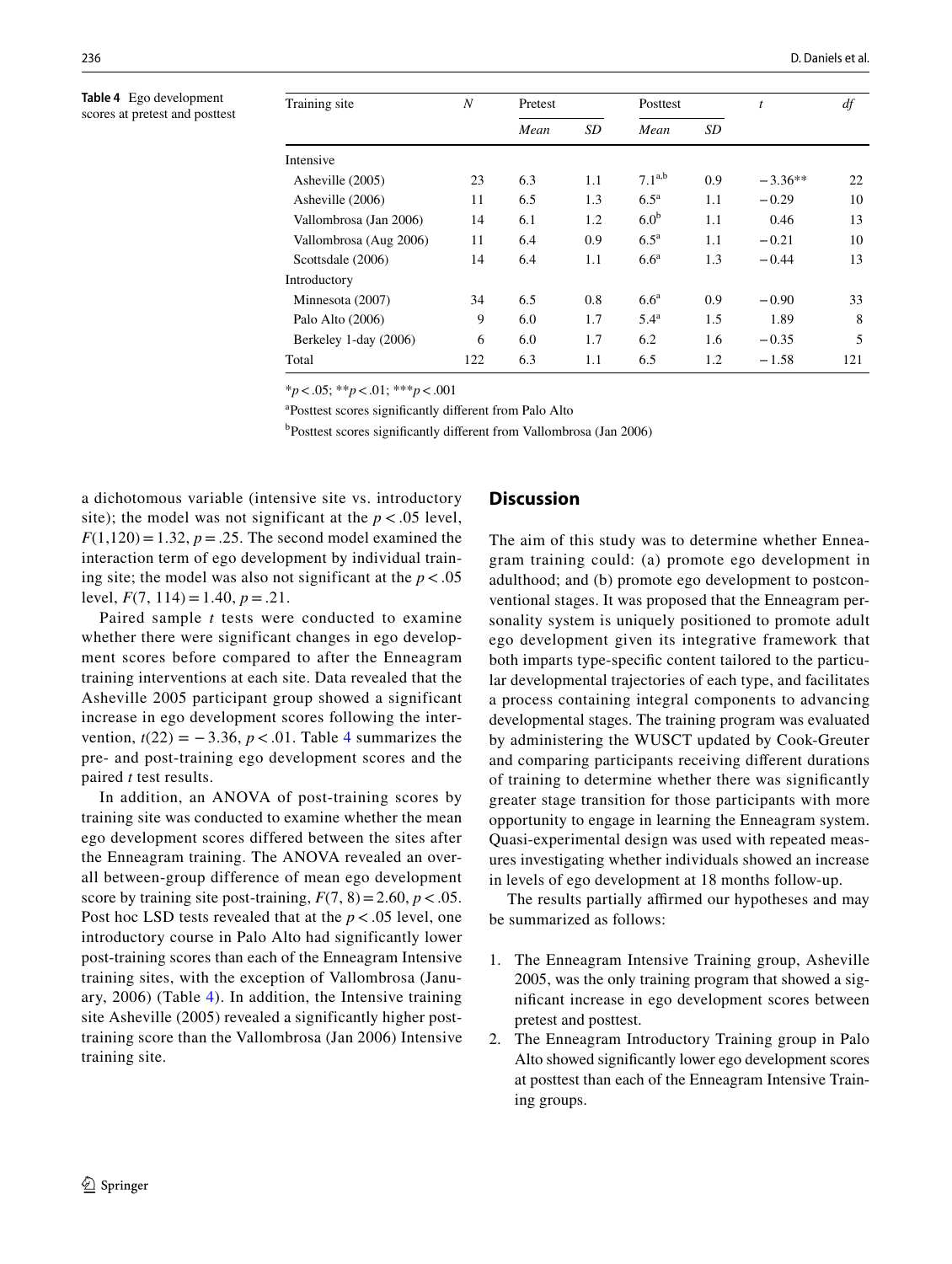These findings will be discussed in terms of what we as the authors believe is unique to the Enneagram system in facilitating ego development in adulthood, explore the possible reasons for inconsistencies seen in the data, and future directions.

#### **Advancing Stages**

A central question addressed by this study is whether advancing stages of ego development can be promoted through interventions in adulthood. The results confirm what research has begun to illuminate, namely that continued ego development is possible and may be facilitated through interventions (Chandler et al. [2005](#page-10-7); Manners et al. [2004](#page-11-3)). We hypothesized that the Enneagram training would promote stage advancement and that the participants who received more extensive training would demonstrate greater advancement in developmental level. The results confirmed the hypothesis. While the 15–20 and 40–50 h training groups started at the same pretest levels of ego development, only the 40–50 h training group showed a statistically significant mean increase in stage of ego development ( $p < .05$ ).

What naturally follows is the question: what about the intervention made it successful? From a content perspective, the Enneagram lays a strong theoretical foundation for how adults may progress and grow. Many integral components of lifespan development are incorporated into the system including motivation, mental schemata, personality structure, and temperament. These components are strongly knitted together in a manner that provides a taxonomy of traits and unique developmental trajectories across the lifespan. From a process perspective, the training integrates important components for promotion of ego development: an opportunity for participants to encounter the limitations of their worldview in a personally salient way while providing new perspectives (Manners et al. [2004;](#page-11-3) Saracino [2013\)](#page-11-24).

Both the content and the process of the Enneagram training in this study were likely important for the promotion of growth. The Enneagram's developmental roadmap for each type's unique personality progression provides a sufficiently complex model to enable individuals to navigate their internal experience effectively. The integrative nature of this system is an ideal fit for a model because it includes the tools to effectively promote ego development in adulthood. The specific tools of process that facilitate ego development include: developing self-observation, empathy development, understanding of motivation and underlying beliefs, and what methods support further development.

Our study contained many variables known to improve emotional regulation and well-being, such as psycho-education (Mennin and Fresco [2009](#page-11-38)), mindfulness (Goldin and Gross [2010\)](#page-10-29), and bodywork practices (Mehling et al. [2011](#page-11-39)). These factors are often thought of as being fertile ground for growth and advancing in levels of ego development. In addition, as described by Saracino ([2013\)](#page-11-24), it is possible that a key component of advancing ego development is the use of "type panels" as described earlier in this paper. Guided by a trained facilitator in a supportive and safe environment, panels of representatives of each type describe their automatic patterns of thinking, feeling, and behaving. Both speaker and audience are impacted by the candid sharing and vulnerability, as well as by recognition of the internal intelligence and consistency within each of the type patterns (Saracino [2013](#page-11-24)).

We believe that the panel method of the Narrative Tradition may significantly contribute to participant growth. Since this study did not assess these effects of the training experience, future research should replicate this study and test for the effectiveness of type panels in advancing ego development.

#### **Postconventional Development**

According to Cook-Greuter [\(2002\)](#page-10-15), only 7–17% of adults reach postconventional stages of development in adulthood. Our initial sample had a high percentage of participants already at the postconventional level, likely reflecting the particular characteristics of those interested in this training. The distribution of stages was similar to the normal population. However, for the participants in this study, after 18 months follow-up, approximately half of the participants were at a postconventional level of development, which is markedly different from what is considered a normal population distribution. The only other study to date reporting this level of postconventional development was a longitudinal study of the impact of TM (Chandler et al. [2005](#page-10-7)).

This finding represents the first empirical demonstration that rapid and significant stage advancement is possible. At 18 months follow-up, nearly one-third of participants advanced one or more levels. Advancing more than one level in an 18-month period is noteworthy given that rate of development in adulthood is generally viewed as slow if not stagnant (Wilber [2000](#page-12-7)). Cook-Greuter has extensive experience with the instrument and has scored over 14,000 protocols. After reviewing the data, Cook-Greuter noted it was surprising to see the number of participants who had advanced two or more levels of ego development between pretest and posttest (personal communication, July, 1 2010*)*. Given the crises we face in the modern day and the benefits to both the individual and society of individuals operating at postconventional stages, it is promising to see that there is possibility for intentional development in adulthood.

Additionally, there was an 84% return rate of the mailed Washington Sentence Completion Test. This high response rate likely indicates that the training was meaningful to the participants who enrolled in our courses. Furthermore, the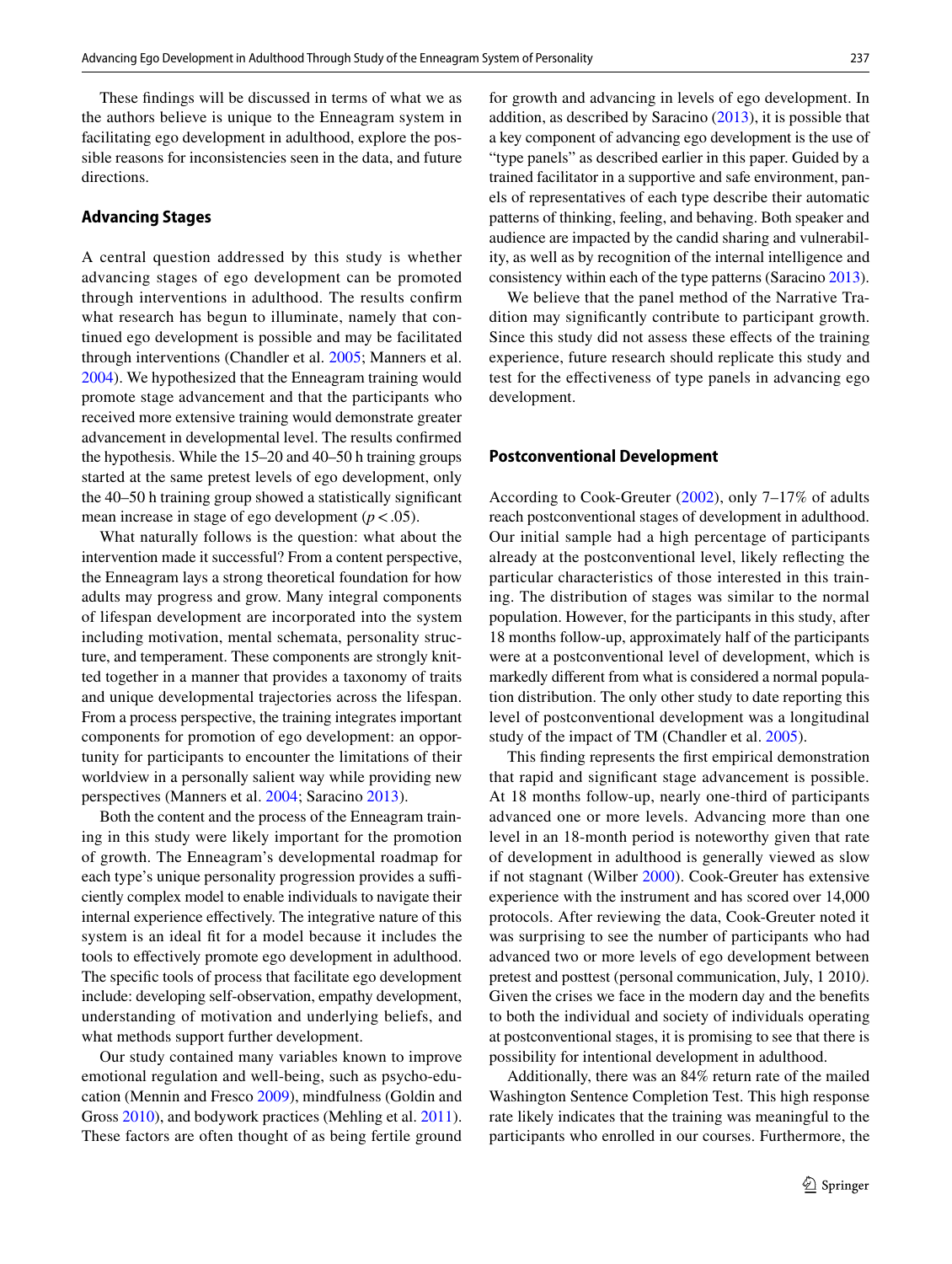high compliance rate also suggests that participants had a desire to contribute to the research of the Enneagram.

### **Inconsistent Patterns in the Findings**

The results showed that there were inconsistencies in the findings. The Minnesota Introductory group performed not as hypothesized, but instead demonstrated similar results to the Intensive groups with more training at posttest, all except for the Vallombrosa 2006 group. Additionally, the Palo Alto Introductory group had a lower posttest score than each of the Intensive groups. The Berkeley Introductory group did not show the same pattern. One reason may be the low number of participants in the Berkeley group, in which an effect size may not have indicated a statistical significance.

A closer look at the Introductory group will show that the hours varied between the three trainings. The Minnesota Introductory group was a weekend format of 13 h, the Palo Alto training was a 20-h training spread across 10 weeks, and the Berkeley training was a day-long training of approximately 6 h. The large variation between all three Introductory groups is likely a reason for the inconsistencies seen in the results. In contrast, the Intensive training groups consistently adhered to 45–50 h. However, the training sites all varied in location and time, which may also explain why there was not a statistical significance amongst the training groups. It is recommended that future studies control for the same number of hours as well as location and time frame between comparison or control groups.

Another limitation is that within all of the Enneagram training groups, there was a lack of control for monitoring participants that may have enrolled in additional Enneagram training programs. Participants who enrolled in additional trainings may have interfered as a confounding variable to the control. In future studies, it will be important to monitor stricter criteria in participants to account for this. For example, 14 participants who originally participated in the Introductory Minnesota group also enrolled in an Enneagram weekend personal development training before the 18-month posttest follow-up had been conducted. These 14 participants were thus excluded from inclusion in this study.

All Enneagram trainings in this study were taught by certified Enneagram teachers in the Narrative Tradition; however, the Enneagram Intensive training groups were all taught by core faculty of the Enneagram Narrative Tradition, compared to the Palo Alto course that was not taught by core faculty. It is recommended that future studies control for the differences in Enneagram instructors. Specifically, detailed post-training participant evaluations of the instructors and the trainings may yield more information about how these variables affected the outcome of ego development across training groups. Lastly, the cause of the low posttest score for the Enneagram Intensive training Vallombrosa January 2006 group is unknown. Recommendations made in this section may yield more consistent results that were not controlled for in this study.

## **Additional Limitations**

Limitations of the study also include the quasi-experimental design and sampling strategy. The self-selected sample may differ from the general population in regard to levels of motivation and psychological mindedness. However, while the participants were self-selected, this also enabled greater generalizability to real-world settings where most participants have sought out the training and are likely motivated. It is an important observation that many of these individuals seeking personal development were able to effectively achieve ego development and to unusual degrees of postconventional stages.

Another limitation is the predominantly female representation of 80% in the final sample of this study. Therefore the results cannot be generalized to the experience of males enrolled in the Enneagram trainings. We recommend that future research investigate the effects of ego development that is representative of males enrolled in Enneagram trainings.

#### **Future Research**

The study achieved its aim of laying a foundation for the empirical investigation of the application of the Enneagram to facilitate development in adulthood. It demonstrated the promise of the Enneagram as a field of inquiry. We stress the importance of replicating this study in a more controlled experimental design to verify the findings presented here. Future empirical research that examines the contribution of both the content and process of the training is important to provide confirmation of the findings and feedback to facilitate improvements in the trainings.

## **Conclusion**

The Enneagram has been rapidly expanding in both psychotherapy and organizational development. However, the proliferative nature of its application is not mirrored in the sphere of psychological research and discourse (Bland [2010](#page-10-0); Fitzsimons and Killen [2013](#page-10-3)). The findings from this intervention study provide important insights into the potential efficacy of the Enneagram system to promote ego development in adulthood and facilitate the achievement of postconventional growth.

Given the promising results of this study and widespread use of the system, the time is ripe for further empirical research. Like most theories, the Enneagram's origins lie in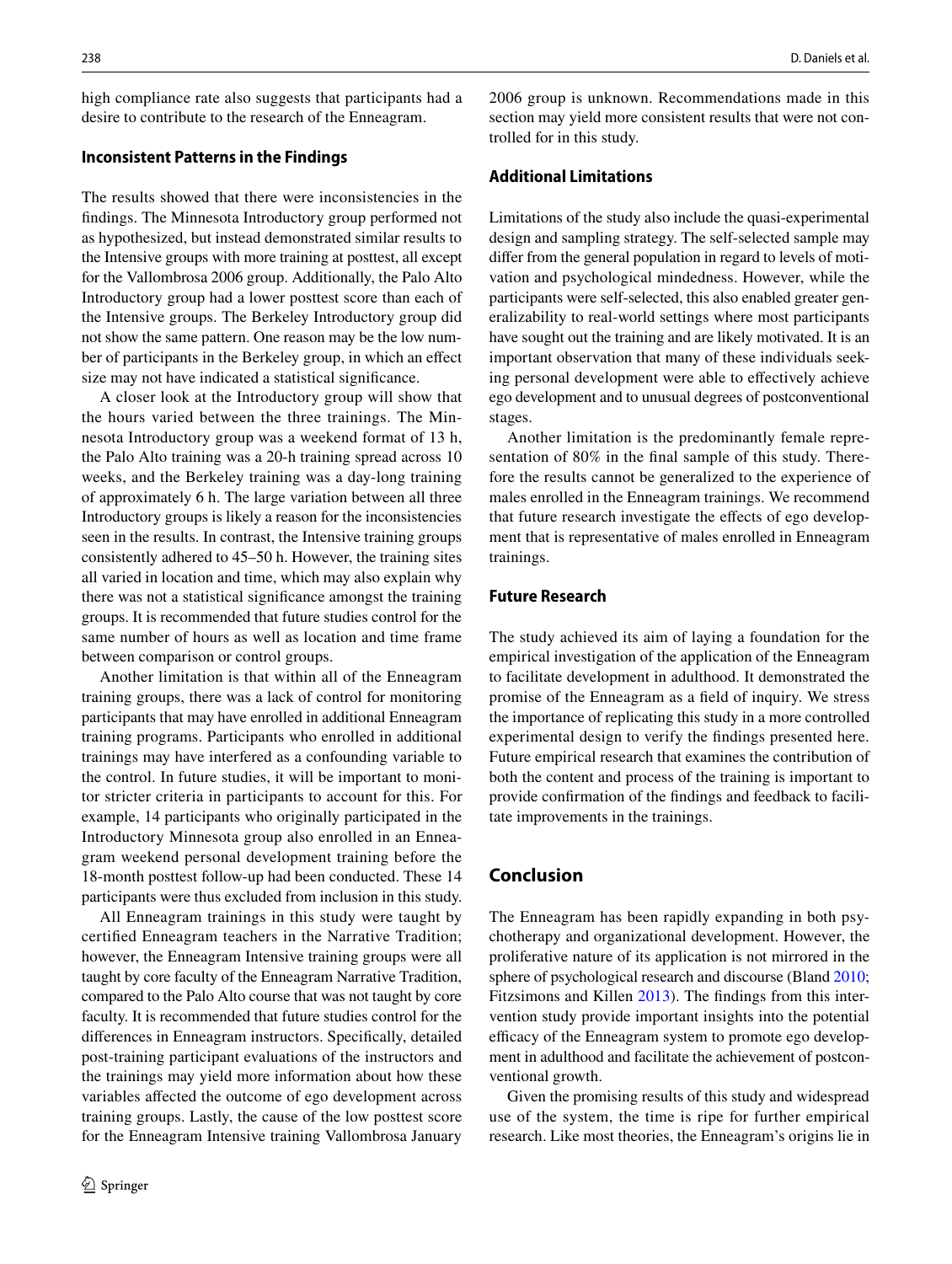the realm of assimilated wisdom and personal experiences. However, it would be beneficial for the Enneagram community to expand upon the current paucity of research and more fully enter the realm of scientific inquiry. An expansion of empirical research can provide a framework for meaningful discourse across disciplines, provoking new and interesting questions, deepening theory, and enriching collective knowledge. Finally, empirical research can strengthen and facilitate effective application of the system and further determine its validity, efficacy, best applications, ethical use, and impact on ego development.

**Open Access** This article is distributed under the terms of the Creative Commons Attribution 4.0 International License [\(http://creativeco](http://creativecommons.org/licenses/by/4.0/) [mmons.org/licenses/by/4.0/](http://creativecommons.org/licenses/by/4.0/)), which permits unrestricted use, distribution, and reproduction in any medium, provided you give appropriate credit to the original author(s) and the source, provide a link to the Creative Commons license, and indicate if changes were made.

## **References**

- <span id="page-10-13"></span>Akrivou, K. (2008). Differentiation and integration in adult development: The influence of self complexity and integrative learning on self integration. *Unpublished dissertation: Case Western Reserve University, US*.
- <span id="page-10-25"></span>Alexander, C. N., Drucker, S. M., & Langer, E. J. (1990). Major issues in the exploration of adult growth. In C. N. Alexander & E. J. Langer (Eds.), *Higher stages of human development: Perspectives on adult growth* (pp. 3–32). New York: Oxford University Press.
- <span id="page-10-22"></span>Azimipour, P. (2009). A survey of Enneagram training effectiveness on Alzahra university students. *Journal of Management Consulting*, 37–54.
- <span id="page-10-21"></span>Bartram, D., & Brown, A. (2005). Big five validity: Aggregation method matters. *Journal of Occupational and Organizational Psychology, 78*(3), 377–386.
- <span id="page-10-18"></span>Beesing, M., Nogosek, R., & O'Leary, P. (1984). *The Enneagram, a journey of self discovery*. Denville, NJ: Dimension Books, Inc.
- <span id="page-10-0"></span>Bland, A. (2010). The Enneagram: A review of the empirical and transformational literature. *The Journal of Humanistic Counseling, 49*(1), 16–31.
- <span id="page-10-17"></span>Blumentritt, L. (2011). Is higher better? A review and analysis of the correlates of postconventional ego development. In A. H. Pfaffenberger, P. W. Marko & A. Combs (Eds.), *The postconventional personality: Assessing, researching, and theorizing higher development* (pp. 153–162). New York: State University of New York Press.
- <span id="page-10-8"></span>Brown, B. C. (2012). Leading complex change with post-conventional consciousness. *Journal of Organizational Change Management, 25*(4), 560–577.
- <span id="page-10-23"></span>Caspi, A., & Bem, D. (1990). Personality continuity and change across the lifespan. In L. A. Pervin (Ed.), *Handbook of personality theory and research* (pp. 549–575). New York, NY: Guilford Press.
- <span id="page-10-7"></span>Chandler, H., Alexander, C., & Heaton, D. (2005). The transcendental meditation program and postconventional self-development: A 10-year longitudinal study. *Journal of Social Behavior and Personality, 17*, 93–121.
- <span id="page-10-24"></span>Cohn, L. D. (1998). Age trends in personality development: A quantitative review. In M. P. Westenberg & A. Blasi, Augusto & L. D. Cohn (Eds.), *Personality development: Theoretical, empirical, and clinical investigations of Loevinger's conception of ego*

*development* (pp. 133–143). Mahwah, NJ: Lawrence Erlbaum Associates Publishers.

- <span id="page-10-11"></span>Cohn, L. D., & Westenberg, M. P. (2004). Intelligence and maturity: Meta-analytic evidence for the incremental and discriminant validity of Loevinger's measure of ego development. *Journal of Personality and Social Psychology, 86*, 760–772.
- <span id="page-10-19"></span>Colina, T. (1998). Nine ways of looking at work. *The Journal for Quality and Participation, 21*(5), 56–60.
- <span id="page-10-9"></span>Cook-Greuter, S. (1990). Maps for living: Ego-development stages from symbiosis to conscious universal embeddedness. In M. L. Commons, C. Armon, L. Kohlberg, F. A. Richards, T. A. Grotzer & J. D. Sinnott (Eds.), *Adult development vol. 2, Models and methods in the study of adolescent and adult thought* (pp. 79–104). New York, NY: Praeger.
- <span id="page-10-12"></span>Cook-Greuter, S. (1994). Rare forms of self-understanding in mature adults. In M. Miller & S. Cook-Greuter (Eds.), *Transcendence and mature thought in adulthood: The further reaches of human development* (pp. 119–146). Lanham, MD: Rowman and Littlefield.
- <span id="page-10-5"></span>Cook-Greuter, S. (1999). Post-autonomous ego development: A study of its nature and measurement. *Dissertation Abstracts International, 60*(06), 3000.
- <span id="page-10-14"></span>Cook-Greuter, S. (2000). Mature ego development: A gateway to ego transcendence? *Journal of Adult Development, 7*(4), 227–240.
- <span id="page-10-15"></span>Cook-Greuter, S. (2002). A detailed description of the development of nine Action-Logics adapted from ego development theory for the Leadership Development Framework. Retrieved from: [http://nexts](http://nextstepintegral.org/wp-content/uploads/2011/04/The-development-of-action-logics-Cook-Greuter.pdf) [tepintegral.org/wp-content/uploads/2011/04/The-development-of](http://nextstepintegral.org/wp-content/uploads/2011/04/The-development-of-action-logics-Cook-Greuter.pdf)[action-logics-Cook-Greuter.pdf.](http://nextstepintegral.org/wp-content/uploads/2011/04/The-development-of-action-logics-Cook-Greuter.pdf)
- <span id="page-10-6"></span>Cook-Greuter, S. (2011). A report from the scoring trenches. In A. Pfaffenberger, P. Marko & A. Combs (Eds.), *The postconventional personality: Assessing, researching, and theorizing higher development* (pp. 57–71). Albany, NY: State University of New York Press.
- <span id="page-10-27"></span>Cook-Greuter, S., & Soulen, J. (2007). The developmental perspective in integral counseling. *In Counseling and Values, 51*(3), 180–192.
- <span id="page-10-1"></span>Daniels, D. N. (2012). *The narrative tradition of the Enneagram and typing the self from the inside, out*. Retrieved from [http://drdav](http://drdaviddaniels.com/the-narrative-tradition/) [iddaniels.com/the-narrative-tradition/](http://drdaviddaniels.com/the-narrative-tradition/).
- <span id="page-10-4"></span>Daniels, D. N., & Price, V. A. (2009). *The essential Enneagram: The definitive personality test and self-discovery guide—Revised & updated*. San Francisco: Harper Collins.
- <span id="page-10-28"></span>Drewes, M. J., & Westenberg, M. (2001). The impact of modified instructions on ego-level scores: A psychometric hazard or indication of optimal ego level? *Journal of Personality Assessment, 76*(2), 229–249.
- <span id="page-10-3"></span>Fitzsimons, C. J., & Killen, J. (2013). How science can help to solve the Enneagram's credibility problem. *The Enneagram Journal, 6*, 5–24.
- <span id="page-10-2"></span>Gallant, H. M. (2005). *The use of the Enneagram to improve customer relationships with a motor vehicle manufacturer* (Master's thesis). Retrieved from: [http://contentpro.seals.ac.za/.](http://contentpro.seals.ac.za/)
- <span id="page-10-29"></span>Goldin, P. R., & Gross, J. J. (2010). Effects of mindfulness-based stress reduction (MBSR) on emotion regulation in social anxiety disorder. *Emotion, 10*(1), 83–91. [https://doi.org/10.1037/a0018441.](https://doi.org/10.1037/a0018441)
- <span id="page-10-26"></span>Hurt, B. L. (1990). Psychological education for teacher-education students: A cognitive–developmental curriculum. In V. L. Erickson & J. M. Whitely (Eds.), *Developmental counseling and teaching* (pp. 339–347). Monterey, CA: Brooks/Cole.
- <span id="page-10-10"></span>Hy, L. X., & Loevinger, J. (1996). *Measuring ego development*. Mahwah, NJ: Lawrence Erlbaum Associates.
- <span id="page-10-16"></span>Jaxon-Bear, E. (2012). *From fixation to freedom—The Enneagram of liberation*. USA: The Leela Foundation.
- <span id="page-10-20"></span>Kale, S. H., & Srivastava, S. (2003). The enneagram system for enhancing workplace spirituality. *Journal of Management Development, 22*(4), 308–328.<https://doi.org/10.1108/02621710310467596>.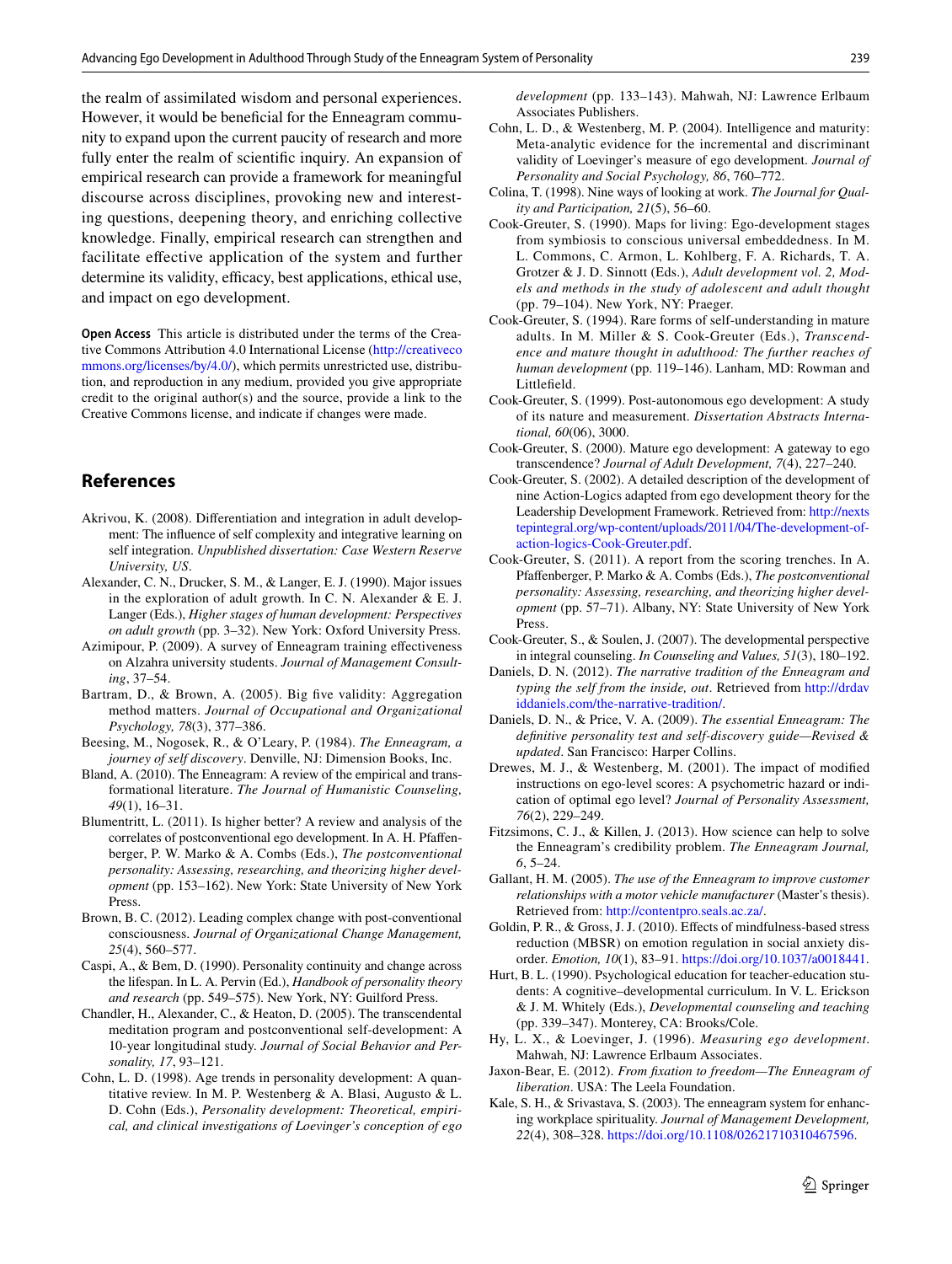- <span id="page-11-11"></span>King, L. A., Scollos, C. K., Ramsey, C. M., & Williams, T. (2000). Stories of life transition: Happy endings, subjective well-being, and ego development in parents of children with Down Syndrome. *Journal of Research in Personality, 34*, 509–536.
- <span id="page-11-37"></span>Kitchener, K. S., King, P. M., Davison, M. L., Parker, C. A., & Wood, P. K. (1984). A longitudinal study of moral and ego development in young adults. *Journal of Youth and Adolescence, 13*(3), 197–211.<https://doi.org/10.1007/BF02089059>.
- <span id="page-11-4"></span>Kohlberg, L. (1976). *Collected papers on moral development and moral education*. Cambridge: Center for Moral Education.
- <span id="page-11-2"></span>Kurtz, J. E., & Tiegreen, S. B. (2005). Matters of conscience and conscientiousness: The place of ego development in the five factor model. *Journal of Personality Assessment, 85*(3), 312–317. [https://doi.org/10.1207/s15327752jpa8503\\_07.](https://doi.org/10.1207/s15327752jpa8503_07)
- <span id="page-11-5"></span>Lambie, G. W. (2007). The contribution of ego development level to burnout in school counselors: Implications for professional school counseling. *Journal of Counseling & Development, 85*, 82–88.
- <span id="page-11-0"></span>Lapid-Bogda, G. (2010). *The Enneagram development guide*. Los Angeles: Enneagram in Business.
- <span id="page-11-29"></span>Lasker, H. M., & Strodtbeck, F. L. (1975). Stratification and ego development in Curacao. In A. F. Marks & R. A. Romer (Eds.), *Family and kinship in Middle America and the Caribbean* (pp. 156–180). Leiden: University of the Netherlands Antilles & Royal Institute of Linguistics and Anthropology.
- <span id="page-11-34"></span>Lilienfeld, S. O., Wood, J. M., & Garb, H. N. (2000). The scientific status of projective techniques. *Psychological Science in the Public Interest, 1*(2), 27–66. [https://doi.](https://doi.org/10.1111/1529-1006.002) [org/10.1111/1529-1006.002](https://doi.org/10.1111/1529-1006.002).
- <span id="page-11-1"></span>Loevinger, J. (1976). *Ego development*. San Francisco: Jossey-Bass.
- <span id="page-11-28"></span>Loevinger, J., Cohn, L. D., Bonneville, L. P., Redmore, C. D., Streich, D. D., & Sargent, M. (1985). Ego development in college. *Journal of Personality and Social Psychology, 48*(4), 947–962. Retrieved from [http://search.proquest.com/docview/76095](http://search.proquest.com/docview/76095310?accountid=25304) [310?accountid=25304.](http://search.proquest.com/docview/76095310?accountid=25304)
- <span id="page-11-31"></span>Loevinger, J., & Wessler, R. (1970). *Measuring ego development: Volume I. Construction and use of a sentence completion test*. San Francisco: Jossey-Bass.
- <span id="page-11-30"></span>MacPhail, D. D. (1989). The moral education approach in treating adult inmates. *Criminal Justice and Behavior, 16*, 81–97.
- <span id="page-11-9"></span>Manners, J., & Durkin, K. (2001). A critical review of the validity of ego development theory and its measurement. *Journal of Personality Assessment, 77*, 541–567.
- <span id="page-11-3"></span>Manners, J., Durkin, K., & Nesdale, A. (2004). Promoting advanced ego development among adults. *Journal of Adult Development, 11*(1), 19–27. [https://doi.org/10.1023/B:JADE.0000012524](https://doi.org/10.1023/B:JADE.0000012524.32002.8d) [.32002.8d](https://doi.org/10.1023/B:JADE.0000012524.32002.8d).
- <span id="page-11-26"></span>Marko, P. W. (2011). Exploring facilitative agents that allow ego development to occur. In A. H. Pfaffenberger, P. W. Marko & A. Combs (Eds.), *The postconventional personality: Assessing, researching, and theorizing higher development* (pp. 87–100). New York: State University of New York Press.
- <span id="page-11-10"></span>Maslow, A. H. (1964). *Religions, values, and peak experiences*. Columbus, OH: Ohio State University Press.
- <span id="page-11-13"></span>Maslow, A. H. (1976). *The farther reaches of human nature* (2nd edn.). New York: Penguin.
- <span id="page-11-27"></span>McCrae, R. R., & Costa, P. T. (1980). Openness to experience and ego level in Loevinger's sentence completion test: Dispositional contributions in developmental models of personality. *Journal of Personality and Social Psychology, 39*, 1179–1190.
- <span id="page-11-39"></span>Mehling, W. E., Wrubel, J., Daubenmier, J. J., Price, C. J., Kerr, C. E., Silow, T., Gopisetty, V., & Stewart, A. L. (2011). Body Awareness: A phenomenological inquiry into the common ground of mind-body therapies. *Philosophy, Ethics, and Humanities in Medicine, 6*(1), 6.
- <span id="page-11-38"></span>Mennin, D. S., & Fresco, D. M. (2009). Emotion regulation as an integrative framework for understanding and treating psychopathology. *Emotion regulation and psychopathology: A transdiagnostic approach to etiology and treatment*, pp. 356–379.
- <span id="page-11-14"></span>Naranjo, C. (1990). *Enneatype structures: Self-analysis for the seeker*. Nevada City, CA: Gateways/IDHHB, Inc.
- <span id="page-11-15"></span>Naranjo, C. (1994). *Character and neurosis*. Nevada City CA: Gateways/IDHHB, Inc.
- <span id="page-11-12"></span>Noam, G. G., Young, C. H., & Jilnina, J. (2006). Social cognition, psychological symptoms, and mental health: The model, evidence, and contribution of ego development. In D. Cicchetti & D. J. Cohen (Eds.), *Developmental psychopathology, 1: Theory and method* (2nd ed.), pp. 750–794). Hoboken, NJ: Wiley.
- <span id="page-11-33"></span>Novy, D. M., & Frances, D. J. (1992). Psychometric properties of the Washington University Sentence Completion Test. *Educational and Psychological Measurements, 52*(4), 1029–1040.
- <span id="page-11-22"></span>Ormond, C. H. (2007). The effects of emotional intelligence and team effectiveness of a newly formed corporate team learning the Enneagram. *Dissertation Abstracts International: Section B: The Sciences and Engineering, 68*, 2699.
- <span id="page-11-16"></span>Palmer, H. (1988). *The enneagram*. New York: Harper & Row.
- <span id="page-11-17"></span>Palmer, H. (1995). *The enneagram in love and work*. New York: Harper Collins.
- <span id="page-11-6"></span>Pfaffenberger, A. H. (2007). Optimal adulthood: The need for a reassessment. *Journal of Humanistic Psychology, 47*(4), 501–523.
- <span id="page-11-35"></span>Pfaffenberger, A. H. (2011). Assessing postconventional personality: How valid and reliable is the Sentence Completion Test? In A. H. Pfaffenberger, P. W. Marko & A. Combs (Eds.), *The postconventional personality: Assessing, researching, and theorizing* (pp. 9–22). New York: State University of New York Press.
- <span id="page-11-8"></span>Pfaffenberger, A. H., & Marko, P. W. (2011). Introduction: Exceptional maturity of personality: An emerging field. In A. H. Pfaffenberger, P. W. Marko & A. Combs (Eds.), *The postconventional personality: Assessing, researching, and theorizing* (pp. 1–8). New York: State University of New York Press.
- <span id="page-11-7"></span>Piaget, J. (1977). *The development of thought: Equilibration of cognitive structures*. New York: Viking Press.
- <span id="page-11-23"></span>Rasta, M., Hosseinian, S., & Ahghar, G. (2012). A survey on the effectiveness of nine-type personality training (Enneagram) on the mental health (anxiety and self-esteem) of school girls. *Journal of Basic and Applied Scientific Research, 2*(11), 11845–11849.
- <span id="page-11-32"></span>Redmore, C., & Waldman, K. (1975). Reliability of a sentence completion measure of ego development. *Journal of Personality Assessment, 39*, 236–242.
- <span id="page-11-36"></span>Redmore, C. D. (1983). Ego development in the college years: Two longitudinal studies. *Journal of Youth and Adolescence, 12*(4), 301–306.
- <span id="page-11-18"></span>Riso, D. R., & Hudson, R. (1999). *The wisdom of the Enneagram*. New York: Bantam Books.
- <span id="page-11-19"></span>Riso, D. R., & Hudson, R. (2005). *Discovering your personality type: The essential introduction to the Enneagram*. New York: Houghton Mifflin Company.
- <span id="page-11-24"></span>Saracino, T. (2013). *The gifts of the narrative tradition*. Retrieved from: [http://www.enneagramworldwide.com/gifts-narrative](http://www.enneagramworldwide.com/gifts-narrative-tradition/)[tradition/.](http://www.enneagramworldwide.com/gifts-narrative-tradition/)
- <span id="page-11-20"></span>Siegel, D. J. (2004). Attachment and self-understanding: Parenting with the brain in mind. *Journal of Prenatal & Perinatal Psychology & Health, 18*(4), 273–285.
- <span id="page-11-25"></span>Siegel, D. J. (2007). *The mindful brain: Reflection and attunement in the cultivation of well-being*. New York: W.W. Norton & Company.
- <span id="page-11-21"></span>Siegel, D. J. (2010). *Mindsight: The new science of personal transformation*. New York: Bantam Books.